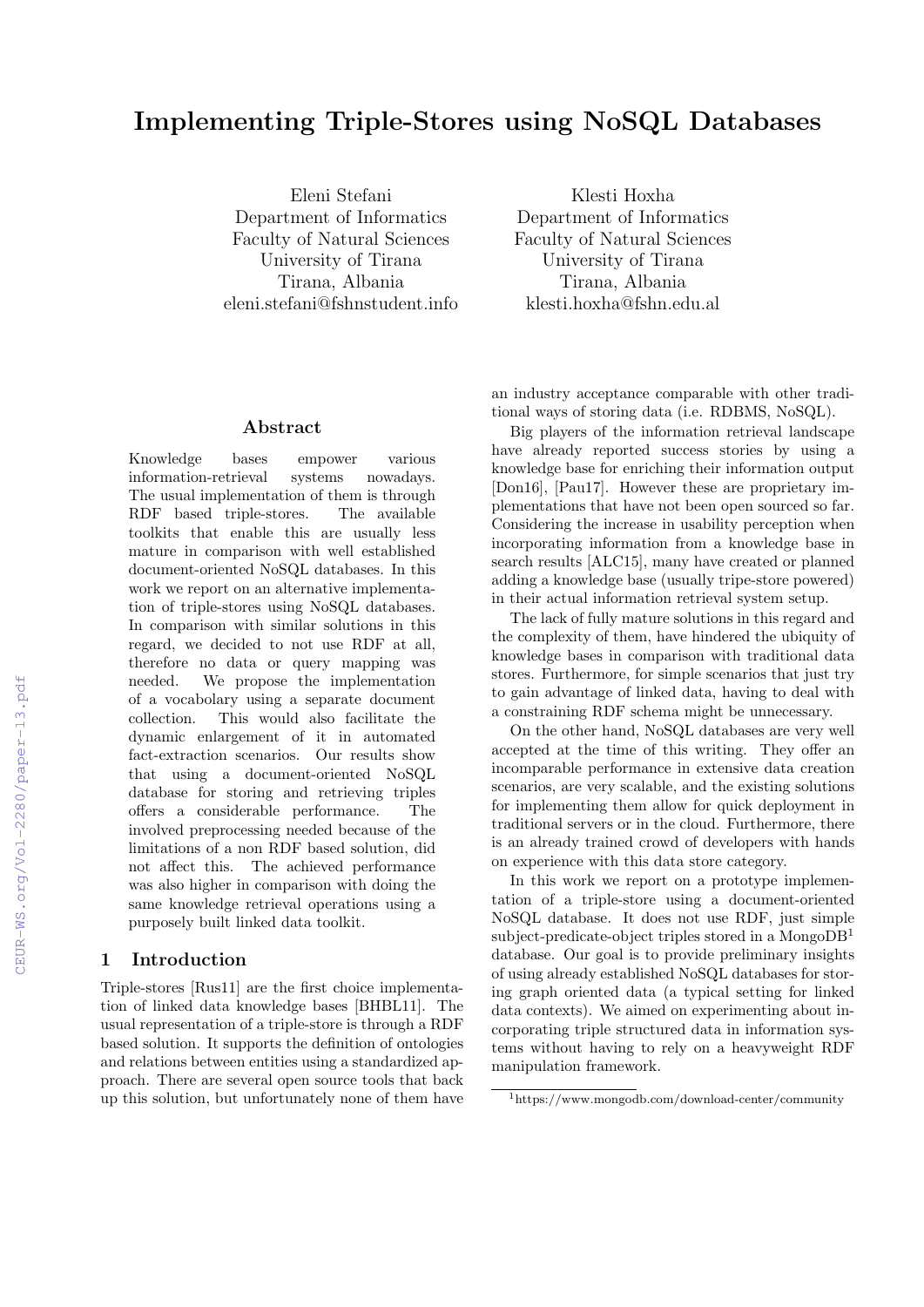We provide a sample vocabulary based on DBPedia  $[ABK^+07]$  predicates. It was stored in a separate document collection. Our experiments were performed using a subset of DBPedia knowledge. We evaluate our approach in terms of performance comparing it also with Apache Jena<sup>2</sup> , an open source Linked Data framework that supports RDF based implementations of triple-stores.

In the rest of this paper after giving a short overview of various triple-store implementation approaches in section 2, we give detailed insights of the developed prototype in section 3. The paper is concluded with detailed data about the evaluation of our prototype.

# 2 Triple-Store Implementation Approaches

There are several approaches for implementing triplestores. The most frequent ones are purpose-built implementation frameworks or graph databases.

## 2.1 Purpose-built frameworks

Also named as native triple stores, purpose-built frameworks are technologies developed for storage and retrieval of RDF data.

#### Apache Jena

Jena is a Java based framework for dealing with semantic web/linked data scenarios. It provides a Java library that allows the manipulation of RDF graphs. It supports RDF, RDFS, RDFa, OWL for storing triples (according to published W3C recommendations) and SPARQL Query Language for retrieving information from graphs. The allowed data serialization are RD-F/XML, Turtle and Notation 3. Apache Jena also includes a SPARQL server, Apache Jena Fuseki which can be run as a stand alone server. It offers access to the same Jena features using a HTTP interface.

#### Sesame

Sesame is another alternative for implementing triplestores using RDF data [BKVH02]. It needs a repository for data storage, but this repository is not included in Sesame architecture, that's why Sesame is database-independent. It can be combined with a variety of DBMSs. In its architecture it contains a layer, named SAIL (Storage and Inference Layer) for managing communication with the database in use. Sesame can only accept queries written in SeRQL (a RDF query language) and converts them in queries suitable to run on the underlying repository.

#### 4Store

4Store is a RDF DBMS which stores RDF data as quads, adding an additional property for storing the graph name. 4store uses a custom data structure for storing the quads data and it also uses its own tool for querying them,  $4s$ -query [CMEF<sup>+</sup>13].

# 2.2 Graph Databases

Because of their structure, graph databases offer a natural option for storing triples since the standard representation of triples is also a graph. In this section we describe some examples of this category of databases.

# AllegroGraph

AllegroGraph<sup>3</sup> enables linked data applications through a graph database and also an application framework. It offers similar features as the above described tools: storing and retrieving triple data. Data retrieval can be done using SPARQL or Prolog. It supports data serializations like N-Quads, N-Triples, RD-F/XML, TriG, TriX, and Turtle formats and it can be used with various programming languages. Similarly to a relational database, it supports ACID transactions.

## Virtuoso

Virtuoso Universal Server<sup>4</sup> is another alternative for implementing triple-stores. It can access RDF data stored in a RDBMS repository which may be part of Virtuoso itself, or an external one [EM09]. The usual database schema is relatively simple, RDF data are stored as quads in a table with four columns. A quad includes the triple and the graph name, subject S, predicate P, object O and graph G. Regarding the query language, Virtuoso uses a combination of SPARQL and SQL. It translates SPARQL queries to SQL ones according to the database schema.

## 2.3 Research Prototypes

Other approaches of implementing triples stores include research prototypes which try to exploit technologies that weren't initially developed for this purpose.

Dominik Tomaszuk [Tom10] has also experimented on implementing RDF triples in JSON or BSON documents in MongoDB. The document structure that he suggests consists of storing subject, predicate and object data as document fields. Consequently, in each document can be stored only one triple. About knowledge retrieval the author analyzes some algorithms for interpreting SPARQL queries.

<sup>2</sup>https://jena.apache.org/

<sup>3</sup>https://franz.com/agraph/

<sup>4</sup>https://virtuoso.openlinksw.com/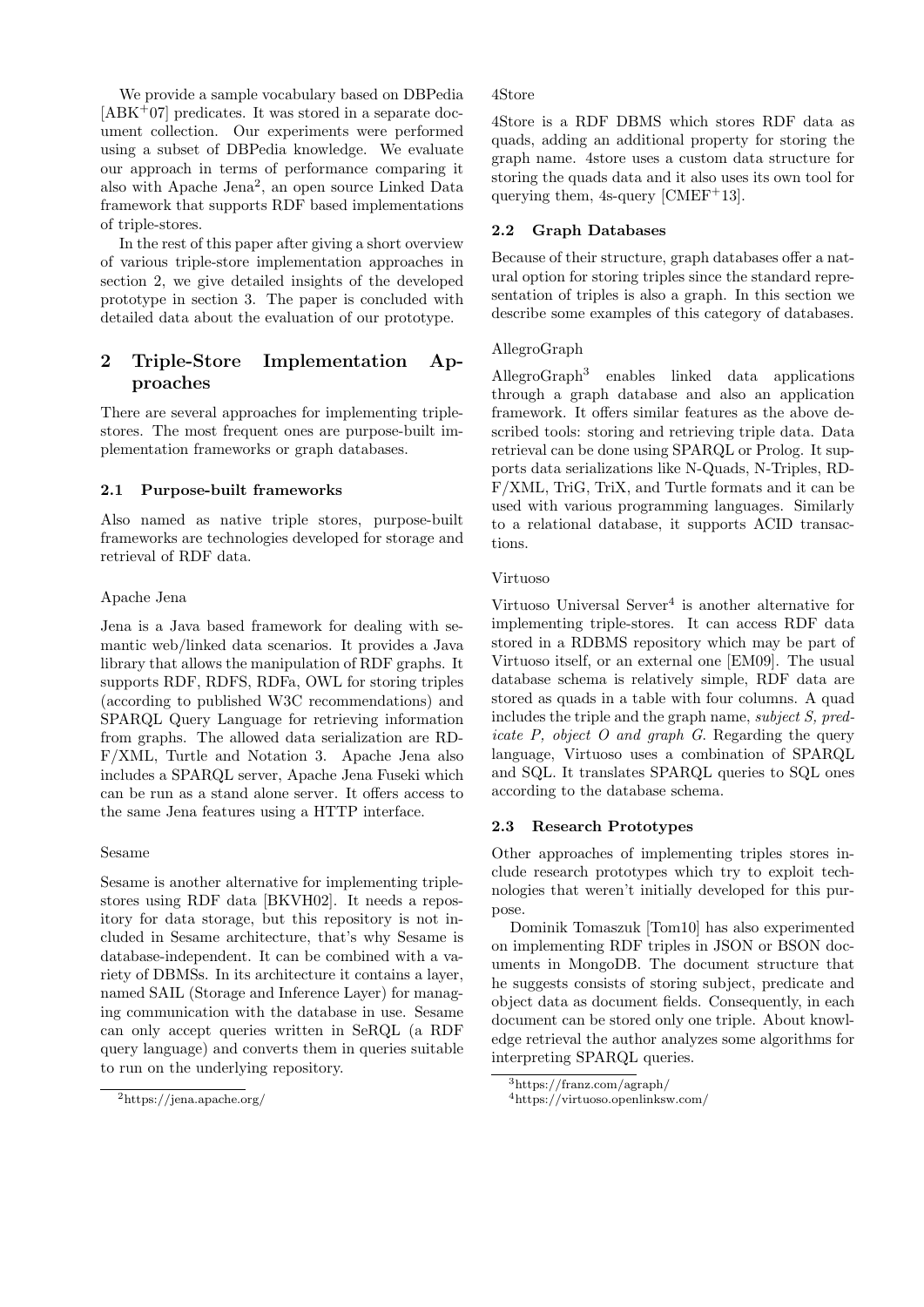Franck Michel [MFZM16] in its work represents xR2RML as a mapping language for querying MongoDB with SPARQL.

Another approach tends to store RDF triples into CouchDB using JSON documents [CMEF+13]. In this approach, each document can store only one JSON object (even if technically can be more than one) where the key represents the subject of the triple. The value of the object consists of two JSON arrays, one for storing predicates and the other for storing objects of triples. The relation of predicates and objects is done according to their indexes on array. Because of this structure, a document can store more than one triple only if all triples share the same subject. To add new triples, already existing documents can be modified or new documents can be created. For running queries, the proposed system accepts SPARQL queries which are then converted to queries CouchDB can process.

## 3 Our Approach

#### 3.1 Data Structure Schema

In this section is described the schema that is used for storing triples into JSON documents and how we dealt with unique identification of entities. We did not use a RDF based specification for this approach, so our sources won't be described by URIs. We wanted to experiment with creating simple knowledge graphs without the overhead involved by using traditional linked data tools (RDF, SQARQL). To cope with unique identification of entities we suggest the use of two type of documents:

- knowledge documents for storing knowledge,
- entities documents for identifying entities

Each of them needs to be stored in a separate MongoDB collection, consequently two collections are needed: KNOWLEDGE collection and ENTITIES collection.

An entity document defines only one entity and includes two fields, id and name. A document of this type would look like this:

```
{
    "_id": entity ID,
    "name": entity name
}
```
Knowledge documents are responsible for storing triples. The set of all knowledge documents stored in database represents the knowledge graph.

We also run some preprocessing when inserting triples in our triple-store. Let  $T(S, P, O)$  be a triple where S is *subject*, P is *predicate* and O is *object*. Then in the respective knowledge document will be stored:

- Subject which will be replaced by its id on entity document. By default subject is an entity.
- Predicate will be stored as it is.
- Object which will be replaced by its id defined in entity documents, if is an entity, or will be stored as it is if is not.

Data Structure Schema of Knowledge Documents

Let  $T(S, P, O)$  be a triple where S is *subject*, P is predicate and O is object. Then a knowledge document structure will be as follows:

```
"_id": document id,
"subject": S(T),
"P(T)": O(T)
```
{

}

{

}

A document can store information about only one subject. Two fields are required in each document:  $id$ , an auto generated number attached to every document and subject, the actual subject of the triple. The third pair has as key the predicate of the triple in question and as value the object of the triple. In the same way we can continue adding knowledge about a certain subject. If  $S(T)$  is a set with triples then a knowledge document is created as:

" \_id ": document id, " subject":  $S(T_1)$ ,  $"P(T_1)": O(T_1),$  $"P(T_n)": O(T_n)$ 

#### 3.2 Interaction with database

In this work, we did not to use SPARQL. SPARQL is suitable only for querying RDF data which also have been excluded from this approach. Under these conditions, for database interaction we have utilized the MongoDB Query Language. The developed system offers the possibility of adding and retrieving information through triples. This can be done through an exposed RESTful API.

#### 3.2.1 Adding Knowledge

One of the first things needed for managing knowledge is the specification of a vocabulary. We have defined the vocabulary as the set of all valid predicates that can be added to our knowledge base, specifying also the valid data type for each vocabulary entry. There are three valid data types:

1. Single value,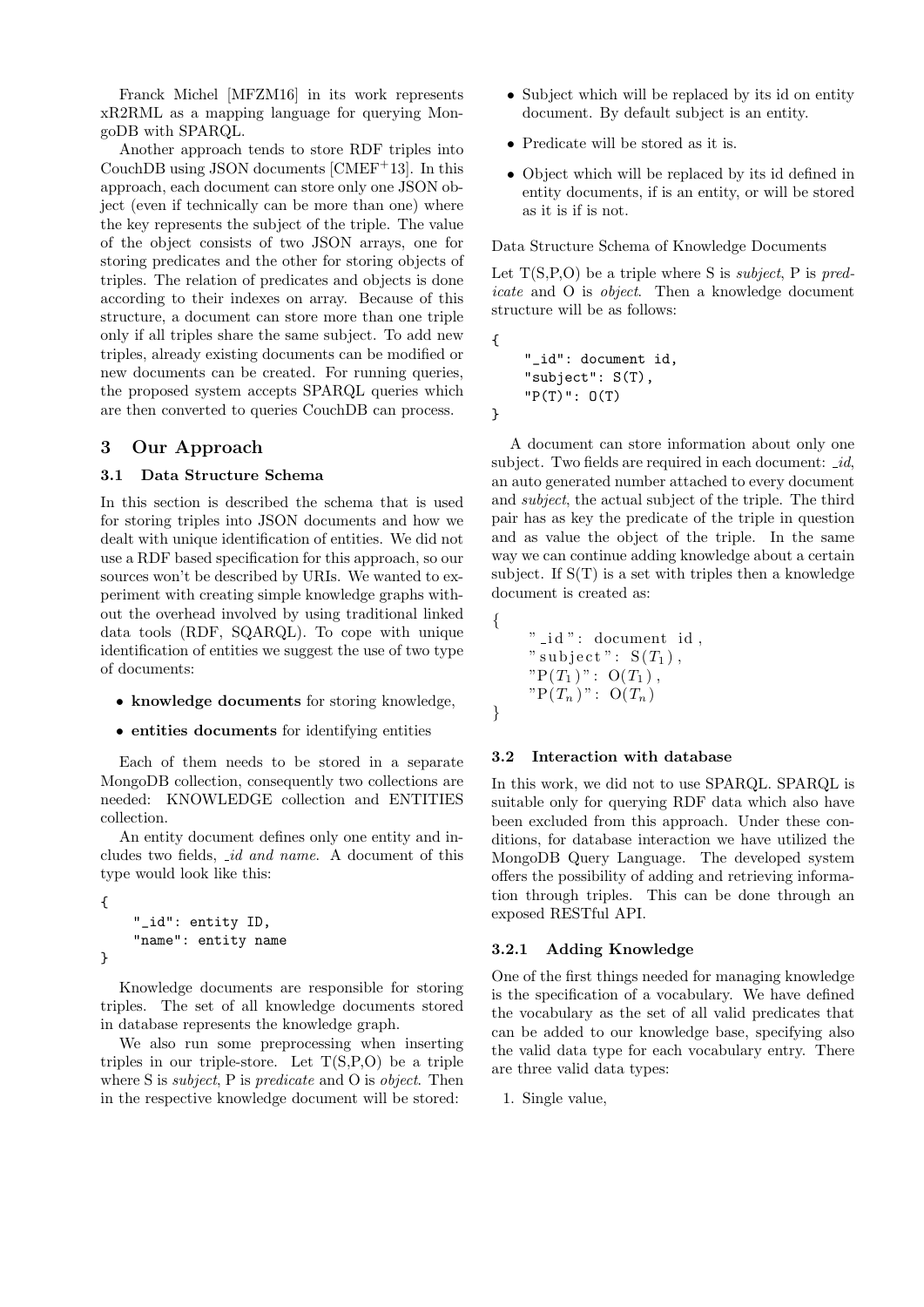- 2. Array of values,
- 3. Map, or in MongoDB language inner document. In this work we support only one level of inner documents.

For example, if we specify a vocabulary entry

• name | single value

and we try to add two triples

- John name John
- John name Johny

our developed prototype will store the last valid triple, John name Johny. Table 1 presents some vocabulary entries used in our prototype mostly for storing triples about locations.

| Predicate          | Data type               |
|--------------------|-------------------------|
| Name               |                         |
| Anthem             |                         |
| Capital            |                         |
| Area code          | Single value            |
| Birth place        |                         |
| Death place        |                         |
| Foundation place   |                         |
| Official Languages |                         |
| Cities             |                         |
| Twin Countries     |                         |
| Citizenship of     | Array of values         |
| Headquarter of     |                         |
| Residence of       |                         |
| Ethnics            | Map(Ethnic, Percentage) |
| Leaders            | Map(Name, Organization) |

Table 1: Vocabulary

Other than the document schema, there is also the need for specifying a strategy of managing documents when new knowledge is added (through an API request in our case). Generally there are two options, modifying current documents in database in order to add new triples, or creating new documents. The one followed in this approach is to create new documents for each API request that adds new data. If the request contains an array of triples, the system groups them by subject and then for each group (subject) adds a new knowledge document in the database.

#### 3.2.2 Querying Knowledge

As mentioned above, for retrieving knowledge the system uses MongoDB Query Language. An external user only needs to create a JSON filter according to MongoDB specification and pass it to the system through

RESTful calls. Again, preprocessing might be needed. It consists of replacing entity names found in filter with their corresponding ids as defined in entities documents.

There are two particular cases of querying knowledge:

- 1. the requested entity is known,
- 2. the requested entity or entities are not known, but have to be in some relation (expressed through JSON filters)

In the first case, users can send an HTTP GET request with the name of entity/subject. For example, if knowledge about Albania is requested, user sends http://server/Albania request and the system responds with all available triples about this subject. This is the only case where there is no need of creating a JSON filter.

In the second case, users can send an HTTP GET request that contains a JSON filter. For example, http://server/{"type":"country","capital":"Tirana"} which requests an entity of type country and its capital is Tirana. Other supported logical operators (other than and) are or, in. It is also possible to use the following comparison operators: equal, less than, and greater than.

Figure 1 shows the workflow diagram of querying knowledge using filters. After finding the requested entities, the system gets all available knowledge stored about them and performs a merge process for each entity.

Merge is the process of combining documents that share a common subject into one. The final document will have a field containing the subject and all the pairs of predicate/object found in the merged documents. The second process that is performed before returning a response is serialization. Serialization refers to replacing entity ids with actual names as defined in entities documents. Figure 2 shows the workflow diagram of processing knowledge before returning a response.

## 4 Evaluation

In this section we describe the evaluation that we have performed for the developed prototype. We have performed our experiments with a set of 3.000 triples extracted from DBPedia. The system was tested for both use cases: adding and retrieving knowledge. In addition, we have also executed some tests of querying triples in Apache Jena in order to make a comparison with our approach in terms of performance. For this purpose the same dataset has been fed as RDF to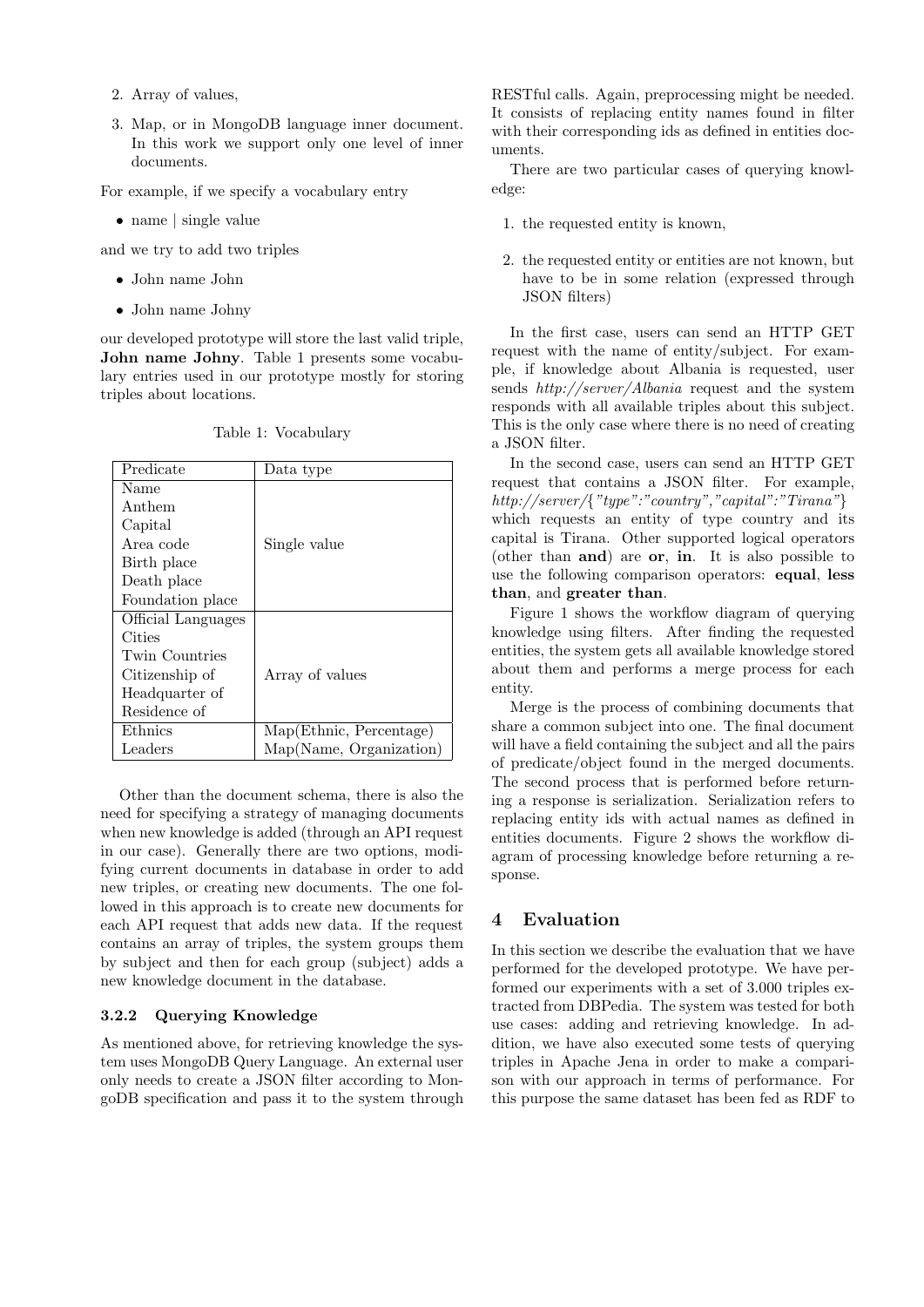

Figure 1: Filter Processing

the Jena framework. Because of this we cannot compare insert operations with our implemented insertion strategy.

#### Adding Knowledge

In our first experiment (Table 2) we test the performance of adding all triples with a single HTTP POST request. We measure the execution time which also includes all needed preprocessing before storing the knowledge: grouping triples by subject, creating entities documents, and finally adding the knowledge documents. Our triples contain knowledge about 15 entities (15 unique subjects), hence in our database after insertion will be 15 knowledge documents since all triples will be added from one request.

In the second experiment (also Table 2) we send an HTTP request for each triple that needs to be stored. Because each request contains a single triple, there will be 3.000 knowledge documents in the database.

It can be noticed that the first insertion strategy performs better. Using a single document that contains all knowledge related triples performs faster.

Table 2: Storing Knowledge

| No. Triples | No.Requests | No.Docs | Time              |
|-------------|-------------|---------|-------------------|
| 3.000       |             |         | $2.3 \text{ sec}$ |
| 3.000       | 3.000       | 3.000   | $6.8 \text{ sec}$ |



Figure 2: Knowledge Processing

#### Retrieving Knowledge

In order to evaluate the performance of knowledge retrieving operations in our developed prototype, we have also executed the same queries to the same knowledge set (RDF) loaded in Apache Jena. We performed this experiment using different numbers of triples. The execution time for our prototype includes all the required preprocessing steps. Other than this, we measured the performance of these queries using both triple insertion strategies described above. The experiments were performed using the same hardware in order to avoid biased results. We executed the following queries:

- 1. get all triples,
- 2. get triples where subject is Albania,
- 3. get triples where type is poet,
- 4. get triples where types is poet or political leader

Table 3 shows the results of these experiments. It can be noticed that our approach is more efficient in terms of performance. Also, when considering the response size for the same number of triples, it is bigger in Apache Jena. This is because of the RDF data overheads. In regards to the two data insertion approaches described above (that affect the number of documents in our database), results show that storing triples in fewer documents reduced the response time when retrieving knowledge.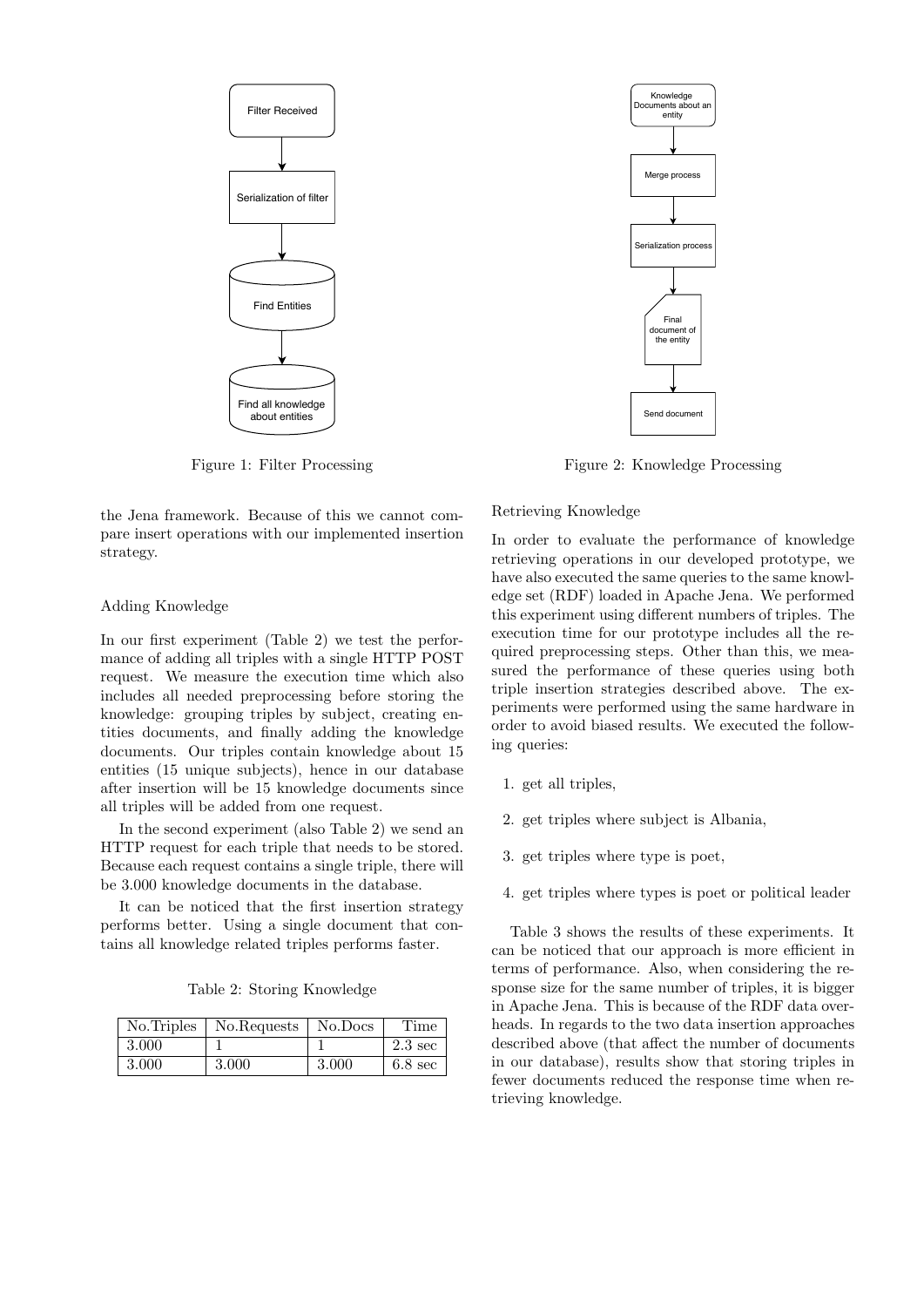Table 3: Retrieving Knowledge

| No.            | System | <b>Triples</b> | $_{\rm Does}$ | Resp.Size | Time               |
|----------------|--------|----------------|---------------|-----------|--------------------|
| 1              | Ours   | 3.000          | 3.000         | 100KB     | $0.8 \text{ sec}$  |
|                | Ours   | 3.000          | 15            | 100KB     | $0.2 \text{ sec}$  |
| 1              | Jena   | 3.000          |               | 1.4MB     | $5 \text{ sec}$    |
| $\overline{2}$ | Ours   | 1.000          | 1.000         | 33.3KB    | $0.6 \text{ sec}$  |
| 2              | Ours   | 1.000          |               | 33.3KB    | $0.2 \text{ sec}$  |
| 2              | Jena   | 1.000          |               | 76.6KB    | $1.8 \text{ sec}$  |
| 3              | Ours   | 300            | 300           | 10KB      | $0.06 \text{ sec}$ |
| 3              | Jena   | 300            |               | 70KB      | $1.4 \text{ sec}$  |
| 4              | Ours   | 500            | 500           | 13KB      | $0.06 \text{ sec}$ |
|                | Jena   | 500            |               | 120KB     | $1.8 \text{ sec}$  |

Updating Knowledge

The performance of our developed prototype is also tested in regards to updating documents. Table 4 shows the results. The dataset contains 3000 triples in total, but we experiment with a different number of documents that store them. We run the same update query for all setups. As we also noticed with our knowledge retrieval experiments, results show that storing triples in fewer documents gains a shorter response time when updating knowledge.

Table 4: Updating Knowledge Documents

| Total Docs in Dataset | Affected Docs | Time               |
|-----------------------|---------------|--------------------|
| 3.000                 |               | $0.6 \text{ sec}$  |
| 15                    |               | $0.04 \text{ sec}$ |
| 150                   |               | $0.02 \text{ sec}$ |

# 5 Conclusion

In this work we propose the implementation of knowledge base triple-stores using already mature NoSQL solutions like MongoDB. Lacking of a unique identifying schema included in RDF, we propose the implementation of a vocabulary using a separate document collection. This involved the addition of some preprocessing steps when inserting or retrieving knowledge. In comparison with other related works that serialize knowledge data in a separate DBMS, we don't deal with mapping RDF stored data or SPARQL queries to the serialized dataset. This approach reduces a lot the complexity of the solution and focuses the effort on the actual triple-stored knowledge itself.

Our experiments show that by avoiding the overheads of the traditional way of storing triple structured data (RDF) and taking advantage of the performance oriented features of document-oriented databases, we

can achieve a considerable performance when performing basic knowledge update operations (insert, update, retrieve). This was confirmed also when comparing the performance of our developed prototype with Apache Jena, a well established open source linkeddata toolkit.

Based on our results, a better performance can be achieved when storing multiple triples per document. Increasing the number of documents considerably increased the response time.

Concluding, we showed that it is possible to implement a triple-store knowledge base using not purposely built toolkits. In various scenarios, a RDF based implementation can create unnecessary complexities that would increase the implementation time of a knowledge base. Furthermore, when dealing with previously unknown relations (fact extraction through text mining), a NoSQL based implementation facilitates a dynamic enlargement of the vocabulary.

#### References

- [ABK<sup>+</sup>07] Sören Auer, Christian Bizer, Georgi Kobilarov, Jens Lehmann, Richard Cyganiak, and Zachary Ives. Dbpedia: A nucleus for a web of open data. In The semantic web, pages 722–735. Springer, 2007.
- [ALC15] Ioannis Arapakis, Luis A Leiva, and B Barla Cambazoglu. Know your onions: understanding the user experience with the knowledge module in web search. In Proceedings of the 24th ACM International on Conference on Information and Knowledge Management, pages 1695–1698. ACM, 2015.
- [BHBL11] Christian Bizer, Tom Heath, and Tim Berners-Lee. Linked data: The story so far. In Semantic services, interoperability and web applications: emerging concepts, pages 205–227. IGI Global, 2011.
- [BKVH02] Jeen Broekstra, Arjohn Kampman, and Frank Van Harmelen. Sesame: A generic architecture for storing and querying rdf and rdf schema. In International semantic web conference, pages 54–68. Springer, 2002.
- [CMEF<sup>+</sup>13] Philippe Cudré-Mauroux, Iliya Enchev, Sever Fundatureanu, Paul Groth, Albert Haque, Andreas Harth, Felix Leif Keppmann, Daniel Miranker, Juan F Sequeda, and Marcin Wylot. Nosql databases for